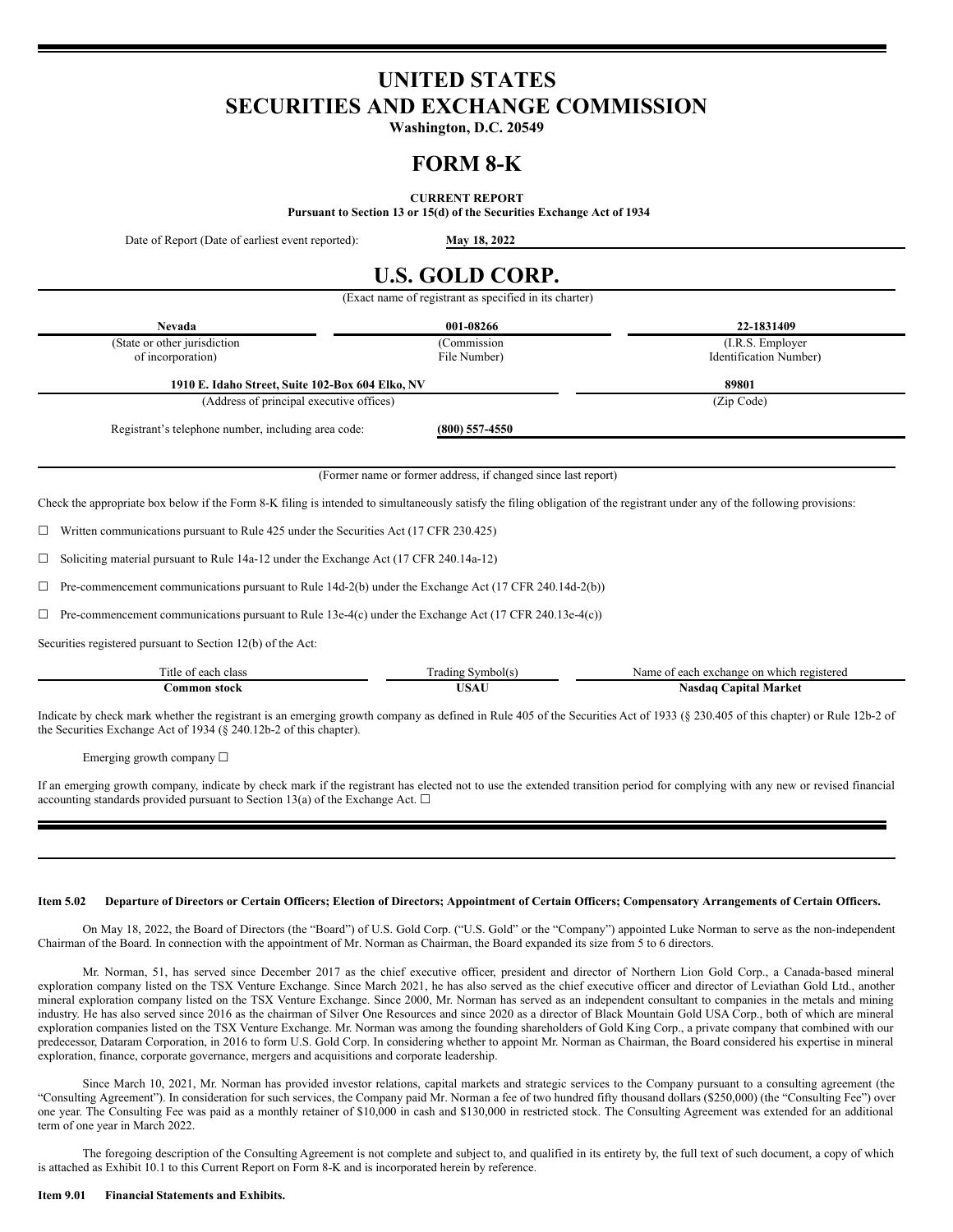#### **Exhibit No. Description**

### 10.1 Consulting [Agreement](#page-3-0) dated March 10, 2021.\*

104 Cover Page Interactive Data File (embedded within the Inline XBRL document).

\* Certain identified information in the exhibit has been omitted because it is the type of information that (i) the Company customarily and actually treats as private and confidential, and (ii) is not material.

 $\overline{2}$ 

#### **SIGNATURES**

Pursuant to the requirements of the Securities Exchange Act of 1934, the registrant has duly caused this report to be signed on its behalf by the undersigned hereunto duly authorized.

#### **U.S. GOLD CORP.**

Date: May 24, 2022 By: */s/ Eric Alexander* Name: Eric Alexander<br>Title: Chief Financial Chief Financial Officer

3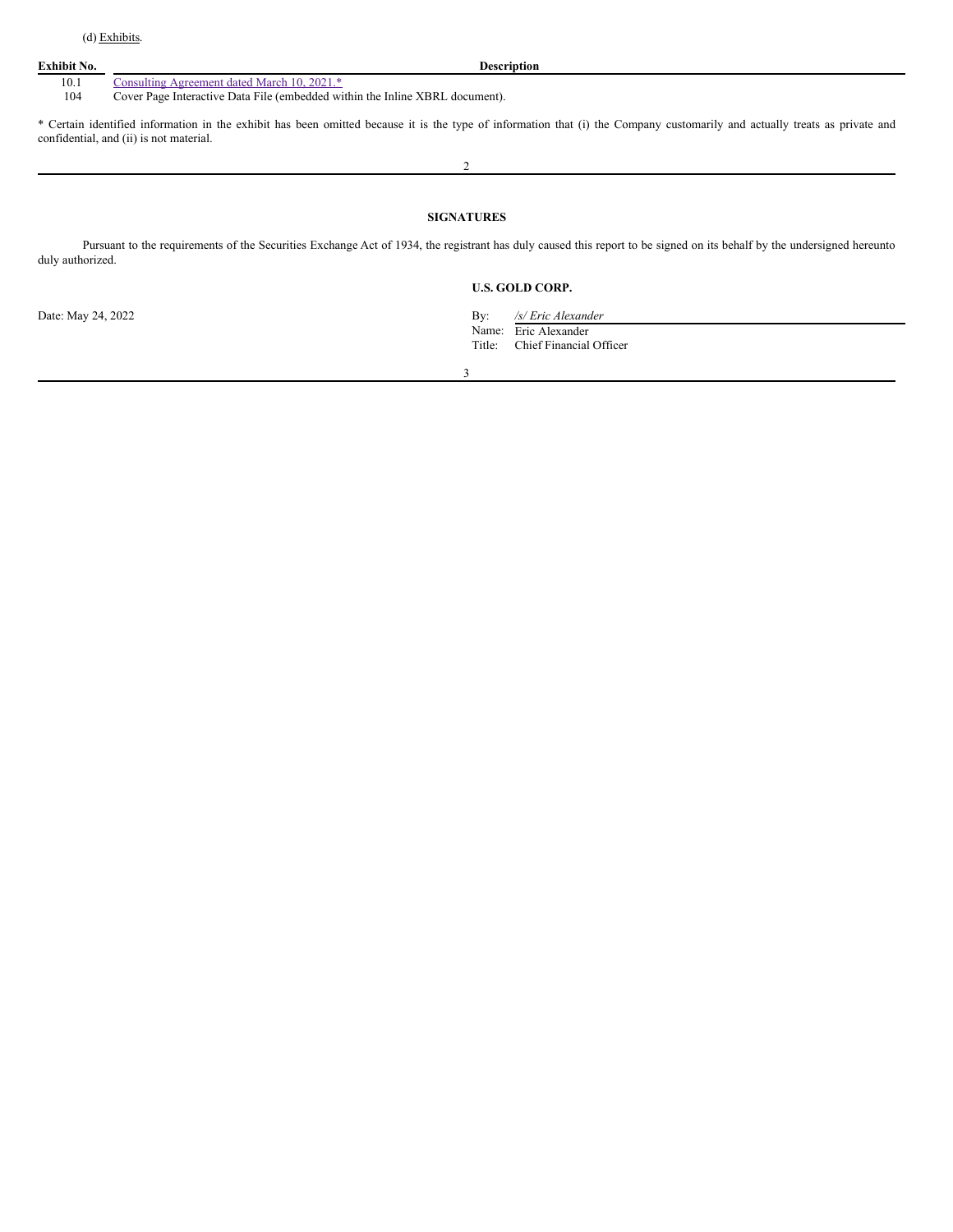#### **Certain information in this document has been excluded pursuant to Regulation S-K, Item 601(b)(10). Such excluded information is not material and the registrant customarily and actually treats as private and confidential.**

#### **CONSULTING AGREEMENT**

This Consulting Agreement (this "Agreement") is made and is effective as of the 10th day of March 2021, by and between U.S. Gold Corp., a Nevada corporation (the "Company"), and Luke Norman Consulting Ltd. ("Consultant").

WHEREAS, the Company desires to have Consultant provide certain consulting services, as described in Section 1 of this Agreement, pursuant to the terms and conditions of this Agreement; and

WHEREAS, Consultant desires to provide the Services to the Company pursuant to the terms and conditions of this Agreement in exchange for the Consulting Fee (defined in Section 2) and expense reimbursement provided for in Section 2.

NOW, THEREFORE, in consideration of the foregoing promises and the mutual covenants herein contained, the parties hereto, intending to be legally bound, agree as follows:

1. CONSULTING SERVICES. During the term of this Agreement, Consultant, in the capacity as an independent contractor, shall provide the services to the Company set forth on Schedule 1 (the "Services"). The Company acknowledges that Consultant will limit its role under this Agreement to that of a Consultant, and the Company acknowledges that Consultant is not, and will not become, engaged in the business of (i) effecting securities transactions for or on the account of the Company, (ii) providing investment advisory services as defined in the Investment Advisors Act of 1940, or (iii) providing any tax, legal or other services. The Company acknowledges and hereby agrees that Consultant is not engaged on a full-time basis and Consultant may pursue any other activities and engagements it desires during the term of this Agreement. Consultant shall perform the Services in accordance with all local, state and federal rules and regulations.

#### 2. COMPENSATION TO CONSULTANT.

(a) In consideration for the Services, the Company shall pay to the Consultant a fee of Two Hundred Fifty Thousand Dollars (\$250,000) (the "Consulting Fee") over one year. The Consulting Fee shall be paid as a monthly retainer of \$10,000 in cash and \$130,000 in restricted stock.

(b) Any commercially reasonable pre-approved out-of-pocket expenses incurred by Consultant in connection with the performance of the Services (the "Consultant Expenses") shall be reimbursed by the Company within thirty (30) days of Consultant submitting to the Company an invoice that details the amount of the Consultant Expenses and includes written documentation of each expense. Consultant shall not charge a markup, surcharge, handling or administrative fee on the Consultant Expenses. The Company acknowledges that Consultant may incur certain expenses during the term of this Agreement, but not receive a bill or receipt for such expenses until after the term of this Agreement. In such case, Consultant shall provide the Company with an invoice and documentation of the expense and the Company shall reimburse Consultant for such expenses within five (5) days after receiving such invoice.

3. REPRESENTATIONS AND WARRANTIES OF THE CONSULTANT. This Agreement is made by the Company in reliance upon the express representations and warranties of the Consultant, which by acceptance hereof the Consultant confirms that Consultant (on its own behalf and on behalf of any and all related parties, affiliates, owners, members, employees, officers, and directors) agrees it (and such persons) will comply with all laws, rules and regulations related to the activities on behalf of the Company contemplated pursuant to this Agreement. Consultant shall provide a prominent notice on all newsletters and websites/webcasts/interview materials and other communications with investors or prospective investors in which Consultant may be reasonably deemed to be giving advice or making a recommendation that Consultant has been compensated for its services, all consideration received by Consultant from the Company (including cash), and, if applicable, that Consultant received or owns stock of the Company (directly or indirectly) specifically referencing Company by name and the number of shares received (directly or indirectly) and will profit from its promotional activities for Company, including the number of shares and whether it has or will be making sales during any period. Consultant agrees that it will not conceal at any time if it will, directly or indirectly, be selling shares while promoting the stock and recommending that investors purchase the stock of Company. Consultant covenants and agrees that it will at all times engage in acts, practices and courses of business that comply with Section 17(a) and (b) of the Securities Act, as well as Section 10(b) of the Securities Exchange Act of 1934, as amended, and has adopted policies and procedures adequate to assure all of Consultant's personnel are aware of the limitation on their activities, and the disclosure obligations, imposed by such laws and the rules and regulations promulgated thereunder. Consultant is aware that the federal securities laws restrict trading in the Company securities while in possession of material non-public information concerning the Company as well as the Requirements of Regulation FD that prohibit communications of material nonpublic information, and the requirements thereof in the event of an unintentional or inadvertent nonpublic disclosure. Consultant agrees to immediately inform Company in the event that an actual or potential Regulation FD disclosure has occurred and assist counsel in the method by which corrective steps should be taken. Consultant acknowledges that with respect to any Company securities now or at any time hereafter beneficially owned by Consultant or any of its affiliates, that it will refrain from trading in the Company's securities while he or any such affiliate is in possession of material non-public information concerning the Company, its financial condition, or its business and affairs or prospects

4. TERM. The term of this Agreement shall be for twelve (12) months and commence as of the date of this Agreement, subject to Section 4 of this Agreement (the "Term").

5. EFFECT OF TERMINATION. This Agreement may be terminated during the Term by the Company upon written notice.

6. ACCURACY OF INFORMATION PROVIDED TO CONSULTANT. The Company represents and warrants to Consultant that any information concerning the Company provided to the Consultant by the Company is, to the knowledge of the Company, true and correct in all material respects

7. INDEPENDENT CONTRACTOR. Consultant shall act at all times hereunder as an independent contractor as that term is defined in the Internal Revenue Code of 1986, as amended, with respect to the Company, and not as an employee, partner, agent or co-venturer of or with the Company. Except as set forth herein, the Company shall neither have nor exercise control or direction whatsoever over the operations of Consultant, and Consultant shall neither have nor exercise any control or direction whatsoever over the employees, agents or subcontractors hired by the Company.

8. NO AGENCY CREATED. No agency, employment, partnership or joint venture shall be created by this Agreement, as Consultant is an independent contractor. Consultant shall have no authority as an agent of the Company or to otherwise bind the Company to any agreement, commitment, obligation, contract, instrument, undertaking, arrangement, certificate or other matter. Each party hereto shall refrain from making any representation intended to create an apparent agency, employment, partnership or joint venture relationship between the parties.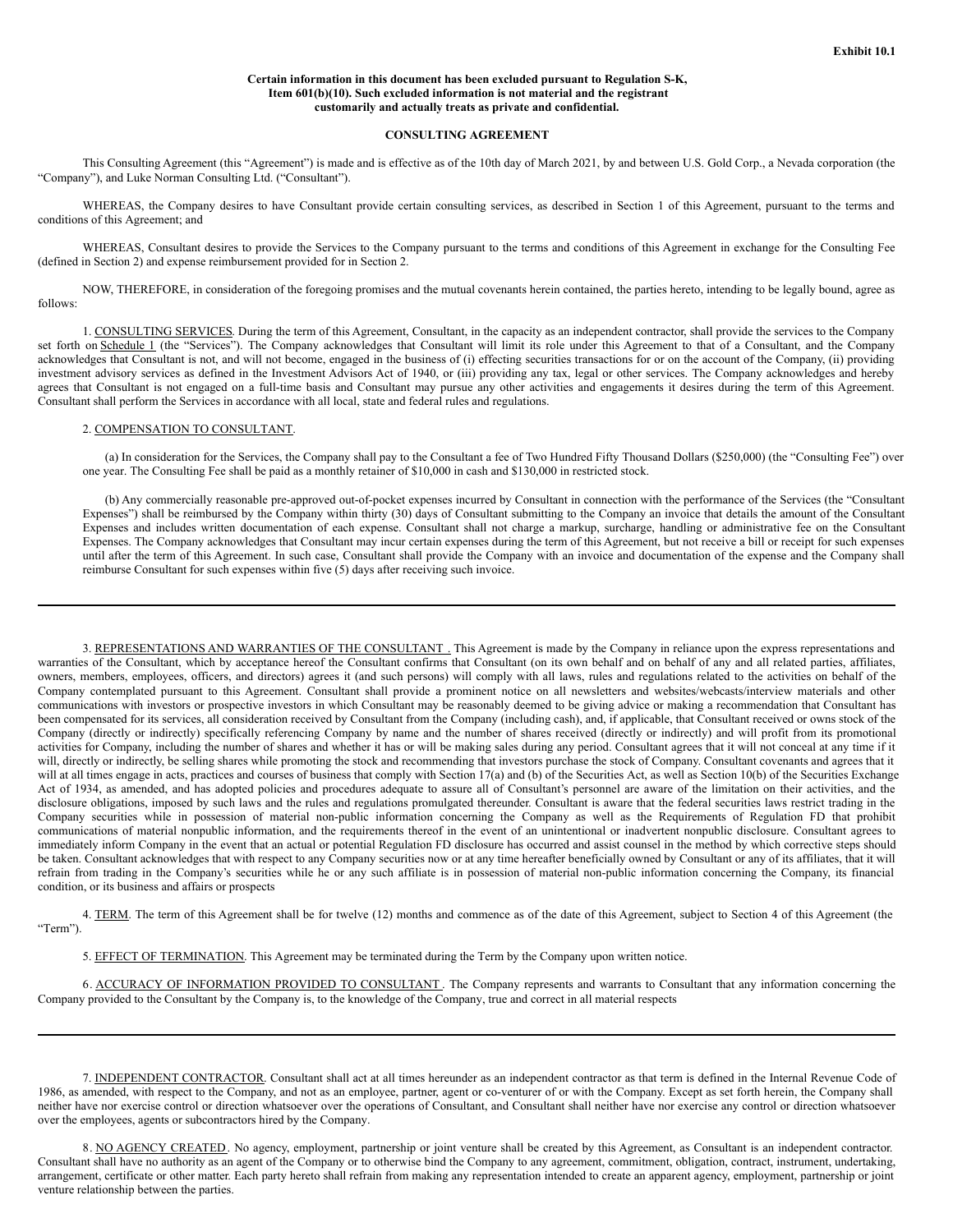#### <span id="page-3-0"></span>9. INDEMNIFICATION.

(a) Indemnity by the Company. The Company hereby agrees to indemnify and hold harmless Consultant and each person and affiliate associated with Consultant against any and all losses, claims, damages, liabilities and expenses (including reasonable costs of investigation and legal counsel fees), and in addition to any liability the Company may otherwise have, arising out of, related to or based upon any violation of law, rule or regulation by the Company or the Company's agents, employees, representatives or affiliates.

(b) Indemnity by Consultant. Consultant hereby agrees to indemnify and hold harmless the Company and each person and affiliate associated with the Company against any and all losses, claims, damages, liabilities and expenses (including reasonable costs of investigation and legal counsel fees), and in addition to any liability the Company may otherwise have, arising out of, related to or based upon:

- (i) Any breach by Consultant of any representation, warranty or covenant contained in or made pursuant to this Agreement; or
- (ii) Any violation of law, rule or regulation by Consultant or Consultant's agents, employees, representatives or affiliates.

(c) Actions Relating to Indemnity. If any action or claim shall be brought or asserted against a party entitled to indemnification under this Agreement (the "Indemnified Party") or any person controlling such party and in respect of which indemnity may be sought from the party obligated to indemnify the Indemnified Party pursuant to this Section 9 (the "Indemnifying Party"), the Indemnified Party shall promptly notify the Indemnifying Party in writing and, the Indemnifying Party shall assume the defense thereof, including the employment of legal counsel and the payment of all expenses related to the claim against the Indemnified Party or such other controlling party. If the Indemnifying fails to assume the defense of such claims, the Indemnified Party or any such controlling party shall have the right to employ a single legal counsel in any such action and participate in the defense thereof and to be indemnified for the reasonable legal fees and expenses of the Indemnified Party's own legal counsel.

(d) This Section 9 shall survive any termination of this Agreement for a period of three (3) years from the date of termination of this Agreement. Notwithstanding anything herein to the contrary, no Indemnifying Party will be responsible for any indemnification obligation for the gross negligence or willful misconduct of the Indemnified Party.

10. NOTICES. Any notice required or permitted to be given pursuant to this Agreement shall be in writing (unless otherwise specified herein) and shall he deemed effectively given upon personal delivery or upon receipt by the addressee by courier or by telefacsimile addressed to each of the other Parties thereunto entitled at the respective address listed below, with a copy by email, or at such other addresses as a party may designate by ten (10) days prior written notice:

#### **If to the Company:**

U.S. Gold Corp. Suite 102 – Box 604 1910 E Idaho Street Elko, NV 89801 USA Attn: George Bee President & CEO

#### **If to Consultant:**

[\*\*\*]

11. ASSIGNMENT. This Agreement shall not be assigned, pledged or transferred in any way by the Consultant without the prior written consent of the Company. Any attempted assignment, pledge, transfer or other disposition of this Agreement or any rights, interests or benefits herein contrary to the foregoing provisions shall be null and void. This Agreement may be assigned to any successor in interest to the Company without the consent of the Consultant.

12. CONFIDENTIAL INFORMATION. Consultant agrees that, at no time during the Term or a period of five (5) years immediately after the Term, will Consultant (a) use Confidential Information (as defined below) for any purpose other than in connection with the Services or (b) disclose Confidential Information to any person or entity other than to the Company or persons or entities to whom disclosure has been authorized by the Company. As used herein, "Confidential Information" means all information of a technical or business nature relating to the Company or its affiliates, including, without limitation, trade secrets, inventions, drawings, file data, documentation, diagrams, specifications, know-how, processes, formulae, models, test results, marketing techniques and materials, marketing and development plans, price lists, pricing policies, business plans, information relating to customer or supplier identities, characteristics and agreements, financial information and projections, flow charts, software in various stages of development, source codes, object codes, research and development procedures and employee files and information; provided, however, that "Confidential Information" shall not include any information that (i) has entered the public domain through no action or failure to act of Consultant; (ii) prior to disclosure hereunder was already lawfully in Consultant's possession without any obligation of confidentiality; (iii) subsequent to disclosure hereunder is obtained by Consultant on a non-confidential basis from a third party who has the right to disclose such information to Consultant; or (iv) is ordered to be or otherwise required to be disclosed by Consultant by a court of law or other governmental body; provided, however, that the Company is notified of such order or requirement and given a reasonable opportunity to intervene.

13. RETURN OF MATERIALS AT TERMINATION. Consultant agrees that all documents, reports and other data or materials provided to Consultant shall remain the property of the Company, including, but not limited to, any work in progress. Upon termination of this Agreement for any reason, Consultant shall promptly deliver to the Company all such documents, including, without limitation, all Confidential Information, belonging to the Company, including all copies thereof.

14. CONFLICTING AGREEMENTS; REQUISITE APPROVAL . Consultant and the Company represent and warrant to each other that the entry into this Agreement and the obligations and duties undertaken hereunder will not conflict with, constitute a breach of or otherwise violate the terms of any agreement or court order to which either party is a party, and each of the Company and Consultant represent and warrant that it has all requisite corporate authority and approval to enter into this Agreement and it is not required to obtain the consent of any person, firm, corporation or other entity in order to enter into this Agreement.

15. NO WAIVER. No terms or conditions of this Agreement shall be deemed to have been waived, nor shall any party hereto be stopped from enforcing any provisions of the Agreement, except by written instrument of the party charged with such waiver or estoppel. Any written waiver shall not be deemed a continuing waiver unless specifically stated, shall operate only as to the specific term or condition waived, and shall not constitute a waiver of such term or condition for the future or as to any act other than specifically waived.

16. GOVERNING LAW. This Agreement shall be governed by, construed in accordance with and enforced under the internal laws of the State of Nevada. The venue for any legal proceedings in connection with this Agreement shall be in the federal or state courts located in the City of Reno, State of eNevada.

17. ENTIRE AGREEMENT. This Agreement contains the entire agreement of the parties hereto in regard to the subject matter hereof and may only be changed by